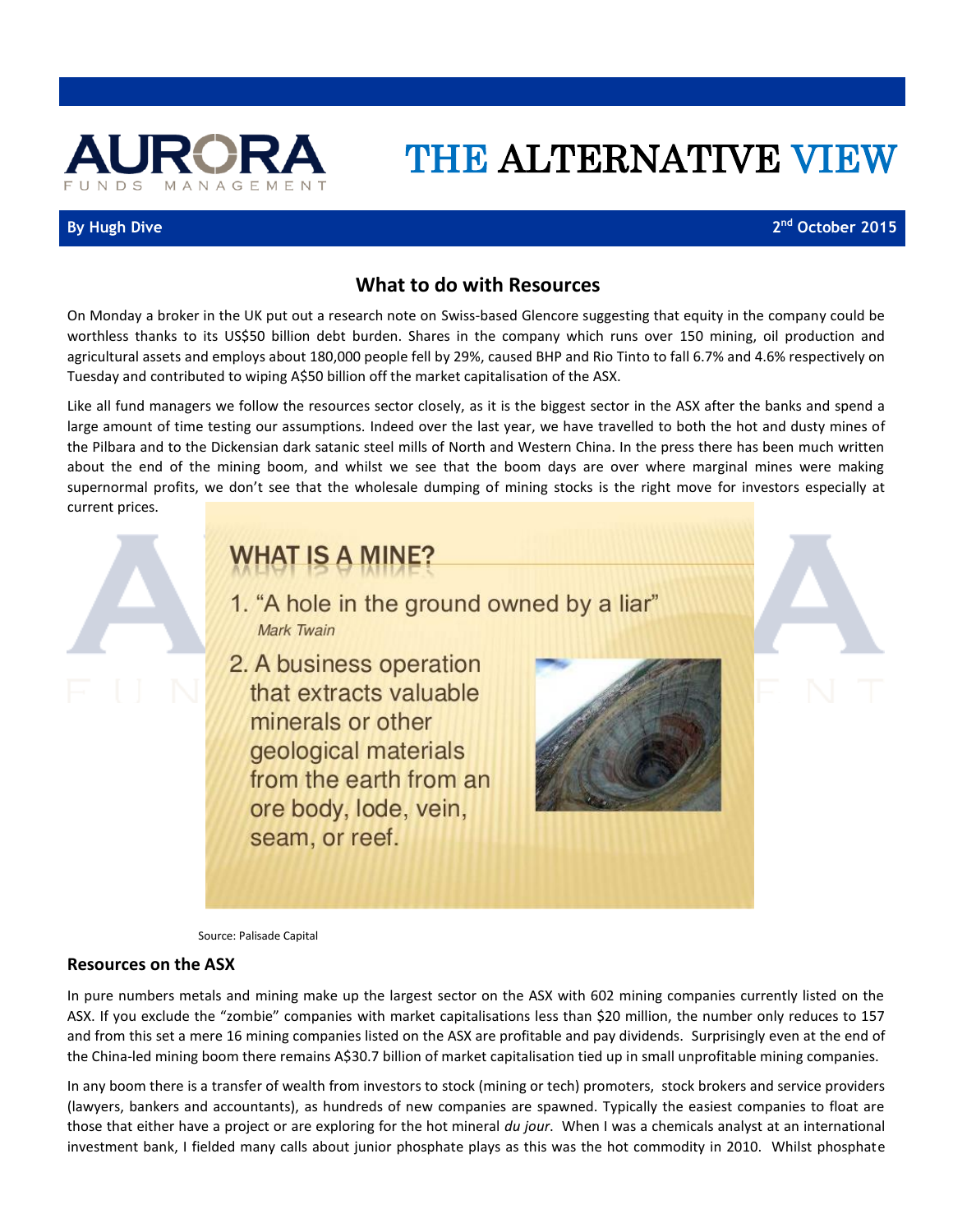was a sexy story in 2010, the common theme was very low phosphate ore grades which equate to high processing costs to and wildly optimistic estimates of what it would cost to build the necessary infrastructure in the highest cost construction market in the world. For example Legend International (LGDI) estimated that the costs of building their required plant (600ktpa sulphuric acid plant, 300ktpa phosphoric acid plant, 600ktpa MAP/DAP plant as well as corresponding utilities) would be only \$600M when the true figure would have been around \$1.5 billion, a pretty big ask for a company with \$25M in cash and burning through it at a fast rate. In 2011 this had a market cap of \$200M and a range of positive broker reports (Current mkt cap \$5M share price 0.01).

I strongly suspect that for these unprofitable mining companies, the best chance that shareholders have of seeing a return is if their mining hopeful is used by sexy IT or a biotech company as a shell for a backdoor listing on the ASX. Like a stolen Subaru WRX the ASX-listed shells of tech companies from the late 1990s were rebirthed as mining companies in the mid 2000s and some are likely to turn up as fin-tech companies in the next few years.

A recent example of this was the South Australian copper-gold-uranium explorer *Interment Resources* which was reinvented as Silicon Valley-based on-line recruiter *1-Page* and investors have seen the price rise from \$0.30 to \$4.68 in the last 12 months! Whilst this was very profitable for some Newcastle-based investors in our funds, it is a very unlikely outcome for virtually all investors in small mining stocks.

### **Key Factors that we look for in Resources Companies.**

- **Prefer the Big Diversified Miners**: The Aurora Dividend Investment Trust prefers to hold our mining exposure in the large diversified miners (*Rio Tinto* and *BHP*), rather than the single commodity stocks such as Newcrest, Fortescue or Alumina. We view that through the cycle their diversification by geography and commodity type will give investors fewer headaches than the higher risk pure plays. These companies are well-managed, low cost commodity producers with un-hedged reserves in the ground, predominately located in politically secure areas of the world.
- **Own Producers rather than Explorers**: When investing in junior miners, often one of the best things to do is to sell out before they start producing, as this is when the glorious blue sky is interrupted by the harsh reality of construction cost blowouts or miscalculations as to the mine's ore grades or levels of impurities become apparent. Further as we happen to prefer actual dividends now to promises, we prefer to own companies producing now rather than those still building major projects or prospecting. In the hydrocarbons space, our focus on owning companies producing oil and gas like *Woodside Petroleum*; rather than those constructing projects such as *Origin Energy* or *Oil Search* has added value over the past year and has resulted in greater dividends for our investors. The dramatic fall in the oil price over the past 12 months highlights the desirability for current cash flows over potentially higher returns in an uncertain future. Cash in hand put Woodside in the position to pay off debt, reward shareholders and buy assets off motivated sellers, whereas Origin Energy's shareholders are now facing a dilutive \$2.5 billion capital raising done at a 73% discount to where the company's share price was one year ago. Se[e Four Sins of Cashed up Companies](http://www.aurorafunds.com.au/wp-content/uploads/four_sins.pdf)
- **Low Cost Volume Wins**. Whilst higher cost iron ore miners like Mount Gibson and Fortescue may give the investor the greatest upside exposure to recovering markets, they also give the strong possibility that they won't survive a prolonged downturn. Every mining boom is littered with the financial wreckage of companies that either had higher costs or were late to the party in bringing on their projects. In August both BHP and RIO have reported solid production lifts and production costs per tonne of iron ore of US\$16 and US\$15 respectively. Significant volume from these large low cost producers will have pushed down prices and will force high cost operators both domestically and in China to cut production and abandon new projects.
- **Key Commodities we look fo**r. At this stage in the resources cycle, investors have to be aware of the market conditions for the various commodities. It is no longer 2006, when China had an insatiable appetite for most commodities. At a mineral level we prefer oil, coking coal and iron ore to aluminium, thermal coal, gold and base metals, primarily due to the superior market structure and limited Chinese domestic supply. In the case of iron ore the price appears to have stabilized around the mid US\$50/t as most of the supply surge has been absorbed and marginal high cost producers have cut production. Further the majors have regained control of market.